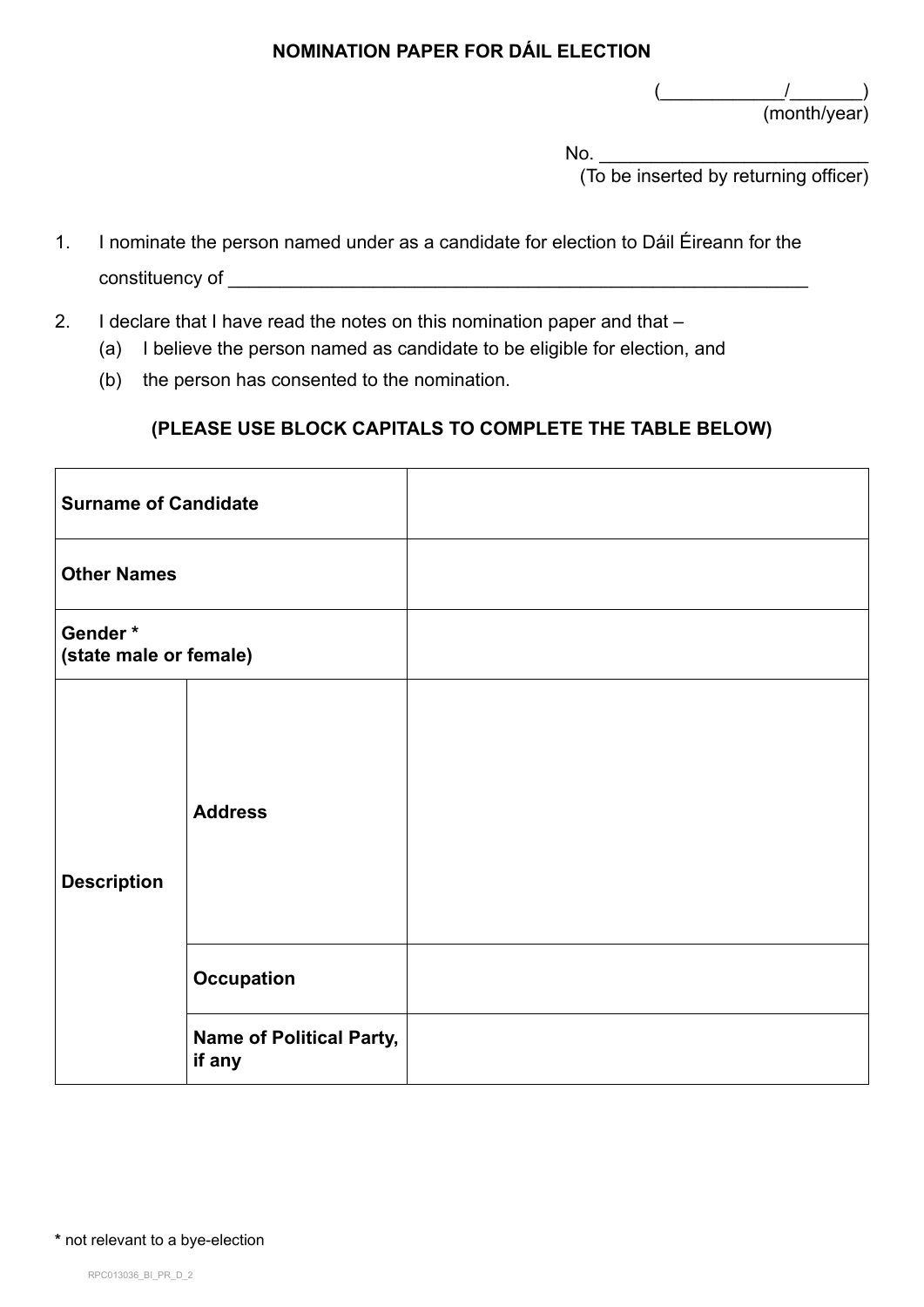| 3. |  |  |  | Please tick (1) or, where (1) is not applicable, (2) or (3) below $-$ |
|----|--|--|--|-----------------------------------------------------------------------|
|----|--|--|--|-----------------------------------------------------------------------|

| (1)   | Certificate of Political Affiliation attached,                                                                                                                                                                                |
|-------|-------------------------------------------------------------------------------------------------------------------------------------------------------------------------------------------------------------------------------|
|       | or                                                                                                                                                                                                                            |
| (2)   | Assentor statutory declarations (30) attached,                                                                                                                                                                                |
|       | or                                                                                                                                                                                                                            |
| (3)   | Deposit of €500 enclosed.                                                                                                                                                                                                     |
|       | Name and address of person to whom deposit is to be returned:                                                                                                                                                                 |
|       | Name<br><u> 1980 - Jan James James Barnett, martin de la populación de la propia de la propia de la propia de la propia d</u>                                                                                                 |
|       | <b>Address</b>                                                                                                                                                                                                                |
|       |                                                                                                                                                                                                                               |
|       | Please tick, as appropriate -<br>Photographs attached (see paragraph 4 of notes) for<br>No<br>inclusion on ballot paper.<br>Yes                                                                                               |
|       | (Where nomination paper is completed by a person other than the candidate).<br>Proposer's Number and polling district letters on Register of Electors for the<br>constituency concerned<br>Signature:<br>(Candidate/Proposer) |
|       | <b>Address:</b>                                                                                                                                                                                                               |
|       |                                                                                                                                                                                                                               |
|       |                                                                                                                                                                                                                               |
| Date: |                                                                                                                                                                                                                               |
|       |                                                                                                                                                                                                                               |
|       | Decision of Returning Officer<br>I have decided that this nomination paper is valid (or is invalid because                                                                                                                    |

Returning Officer

 $\frac{1}{2}$  ,  $\frac{1}{2}$  ,  $\frac{1}{2}$  ,  $\frac{1}{2}$  ,  $\frac{1}{2}$  ,  $\frac{1}{2}$  ,  $\frac{1}{2}$  ,  $\frac{1}{2}$  ,  $\frac{1}{2}$  ,  $\frac{1}{2}$  ,  $\frac{1}{2}$  ,  $\frac{1}{2}$  ,  $\frac{1}{2}$  ,  $\frac{1}{2}$  ,  $\frac{1}{2}$  ,  $\frac{1}{2}$  ,  $\frac{1}{2}$  ,  $\frac{1}{2}$  ,  $\frac{1$ 

| Date: |  |
|-------|--|
|       |  |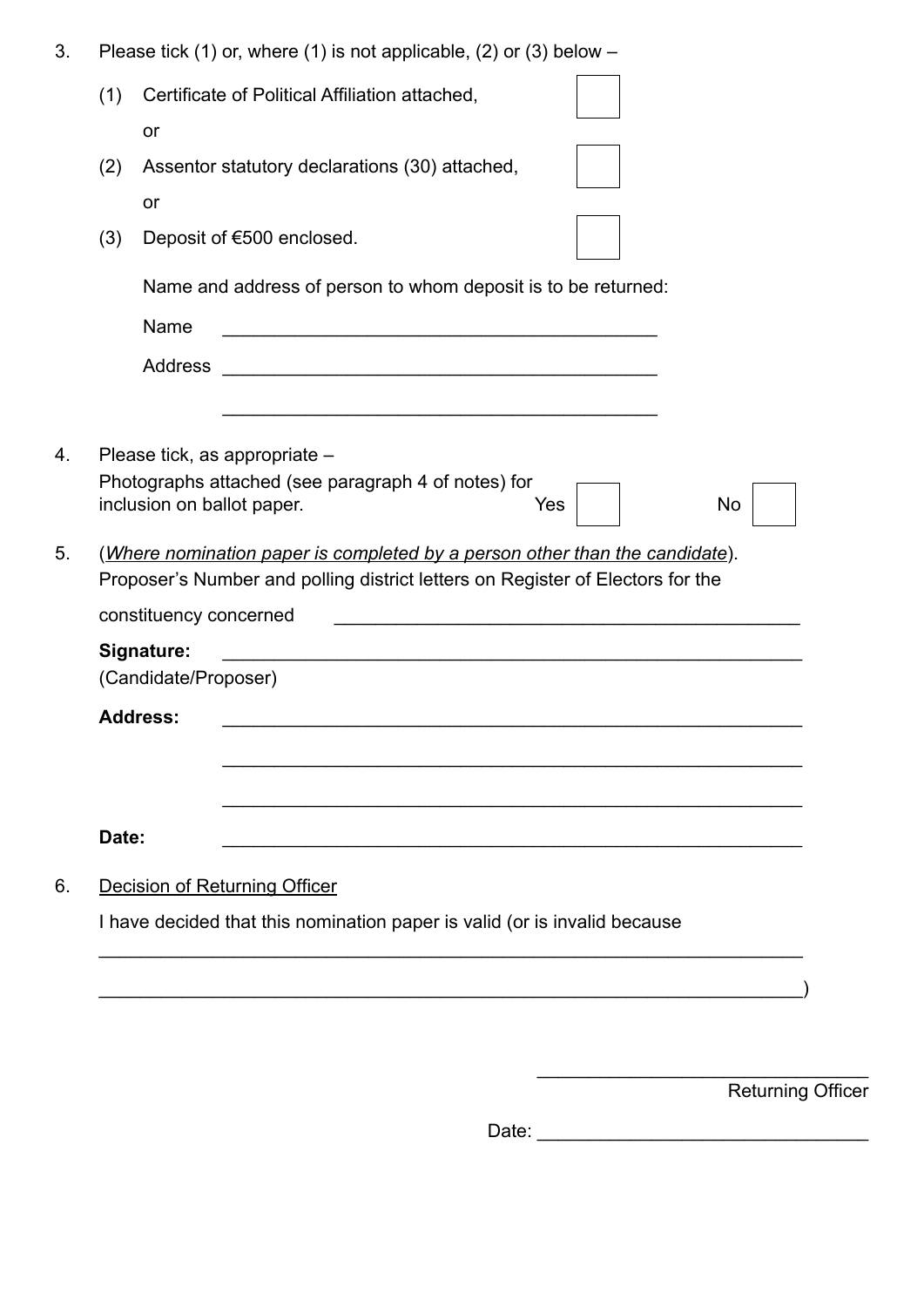### **TO BE HANDED OR SENT TO THE CANDIDATE**

|          | in respect of                   |
|----------|---------------------------------|
|          | is valid (or is invalid because |
|          |                                 |
|          |                                 |
|          |                                 |
|          | <b>Returning Officer</b>        |
| Address: |                                 |
| Date:    |                                 |

Notes: The notes attached are for guidance only and do not purport to be a legal interpretation.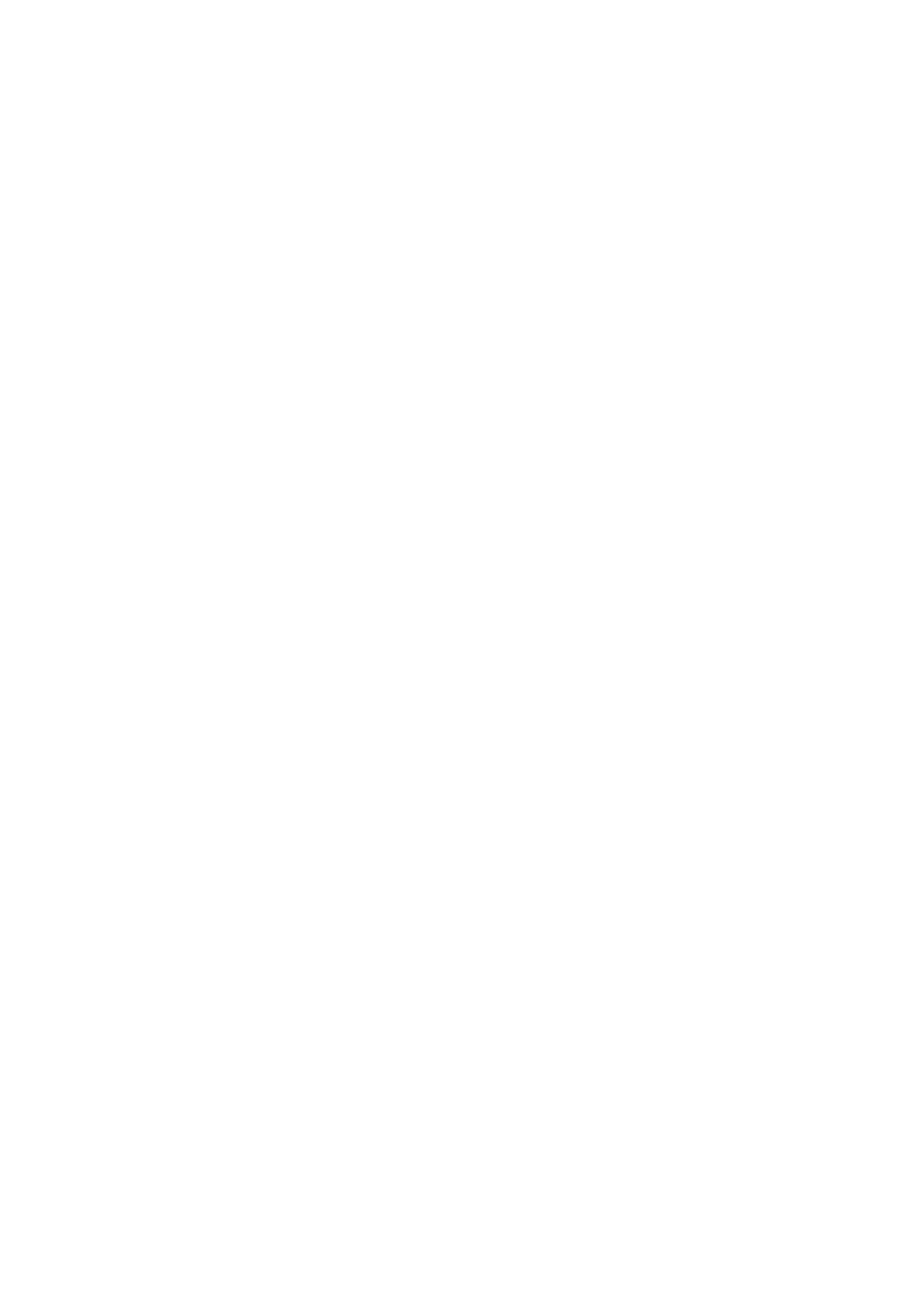#### **Notes on Nomination Paper for Dáil Election**

*(References in parentheses are to the provisions of the Electoral Act 1992, as amended, unless otherwise stated).*

#### **1. Nomination**

A candidate may nominate himself or herself or may, with the candidate's consent, be nominated by a proposer. A proposer must be registered as a Dáil elector in the constituency for which he or she proposes to nominate the candidate (*section 46*).

### **2. Candidate Nomination Procedures**

A nomination paper from a candidate of a registered political party must have a certificate of political affiliation attached (see paragraph 3 below).

If no certificate is attached, one or other of the following procedures must be complied with before the expiration of the time for receiving nominations:

(i) the completion of statutory declarations by 30 assentors registered as Dáil electors in the relevant constituency which must be witnessed by a Commissioner for Oaths, a Peace Commissioner, a Notary Public, a member of the Garda Síochána or an official of the registration authority,

or

(ii) the candidate, or someone on his or her behalf, lodging a deposit of  $\epsilon$ 500 with the returning officer.

Under the assentors option, the relevant forms for the making of statutory declarations are available from returning officers and registration authorities. The relevant details of the assentors must be included on the statutory declarations - number (and polling district letters) on the register of Dáil electors in force at the time of assent, address on the register, contact details, the relevant Dáil constituency on the date of assent where he or she is registered, the name and address of the candidate, and the form of prescribed photographic ID produced and any identifying number on it.

Each assentor MUST when making the statutory declaration bring one of the following photographic documents for identification purposes – passport, driving licence, employee identity card containing a photograph, student identity card issued by an educational institution and containing a photograph, a travel document containing name and photograph or a Public Services Card. One of the documents MUST be produced to the person taking the statutory declaration.

An assent is valid in respect of the constituency in which the assentor's address at the time of assent is located at election time. The assent may be made at any time but it may only be used at the next general or bye-election in the relevant constituency and it expires when the register current when the statutory declaration was made ceases to be in force, notwithstanding that no such election may have been held by then.

Responsibility lies with the candidate or proposer to secure the necessary assents, to attach the 30 statutory declarations to the nomination paper and to deliver all the documentation to the returning officer by the deadline for receipt of nominations.

An assentor must confirm on the statutory declaration that he or she has not assented to the nomination of any other candidate in the election concerned. Under the Statutory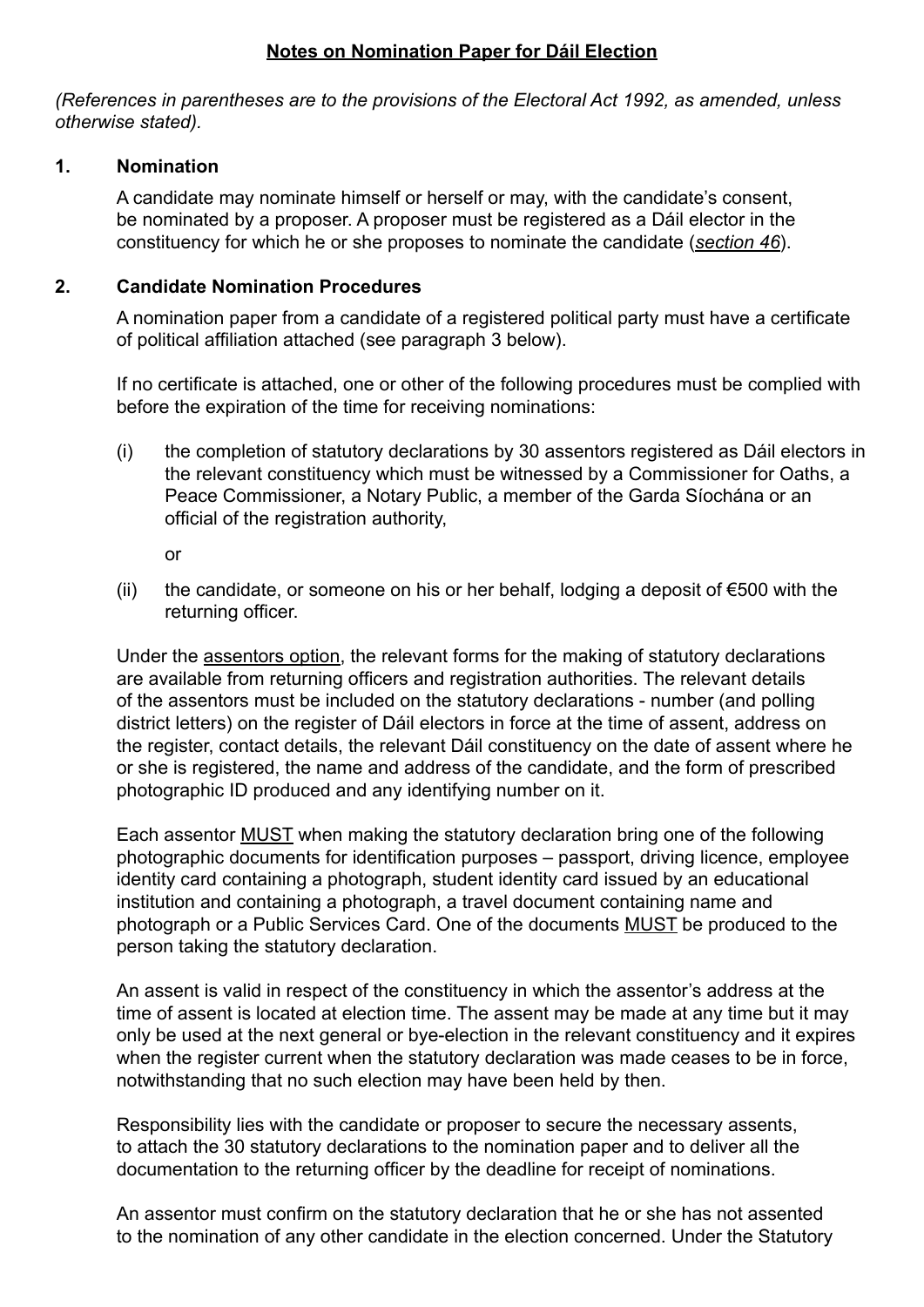Declarations Act 1938, a person who knowingly makes a false or misleading statutory declaration in any material respect is liable on conviction to a class B fine<sup>1</sup> or imprisonment for a term not exceeding 6 months or both. However, a candidate's nomination will not be invalid where a person assents to the nomination of more than one candidate.

Under the deposits option, a candidate may choose the alternative of making a deposit and, if he or she does not do so and has not opted to secure 30 assents, their candidature will be deemed to have been withdrawn. A candidate, or someone on his or her behalf, may lodge a deposit of €500 with the returning officer before the expiration of the time for receiving nominations. The deposit may be made by means of legal tender or, with the consent of the returning officer, in any other manner. The deposit will be returned in the case of successful candidates, those receiving votes in excess of a quarter of the quota and in certain other circumstances: not being validly nominated, withdrawal of candidature or death. Otherwise, the deposit will be forfeited. (Where the deposit is to be returned, it will be returned to the person making it and the name and address of that person should be entered at 3 on the nomination paper).

All relevant parts of the nomination paper must be completed by all candidates (*sections 46, 47* and *48*).

#### **3. Certificate of Political Affiliation**

- (a) If a candidate represents a registered political party, a completed certificate of political affiliation must be lodged with the nomination paper and the name of the party inserted in the appropriate row at 2 of the nomination paper.
- (b) If the candidate does not represent a registered political party, the row may be left blank or the words "Non-Party" may be entered in it (*section 46*).

#### **4. Candidate's Photograph**

If a candidate wishes to have his or her photograph included on the ballot paper, they must provide with the nomination paper:

- A photograph in digitised format (passport size 35mm x 45mm); **AND**
- Two identical printed copies of the photograph.

The photograph must be taken not more than 12 months prior to polling day and must be of good quality, in colour and taken to a professional standard, showing the candidate's full face, head and shoulders only, on a light background (any colour).

Each printed copy of the photograph must have the candidate's name clearly shown on the back.

If the above requirements are not complied with, the returning officer may not include the photograph on the ballot paper. In these circumstances, or if no photograph is supplied, the space for the candidate's photograph will be left blank on the ballot paper.

#### **THE ONUS IS ON THE CANDIDATE TO MEET THESE REQUIREMENTS.**

<sup>1</sup> See Part 2 of Fines Act 2010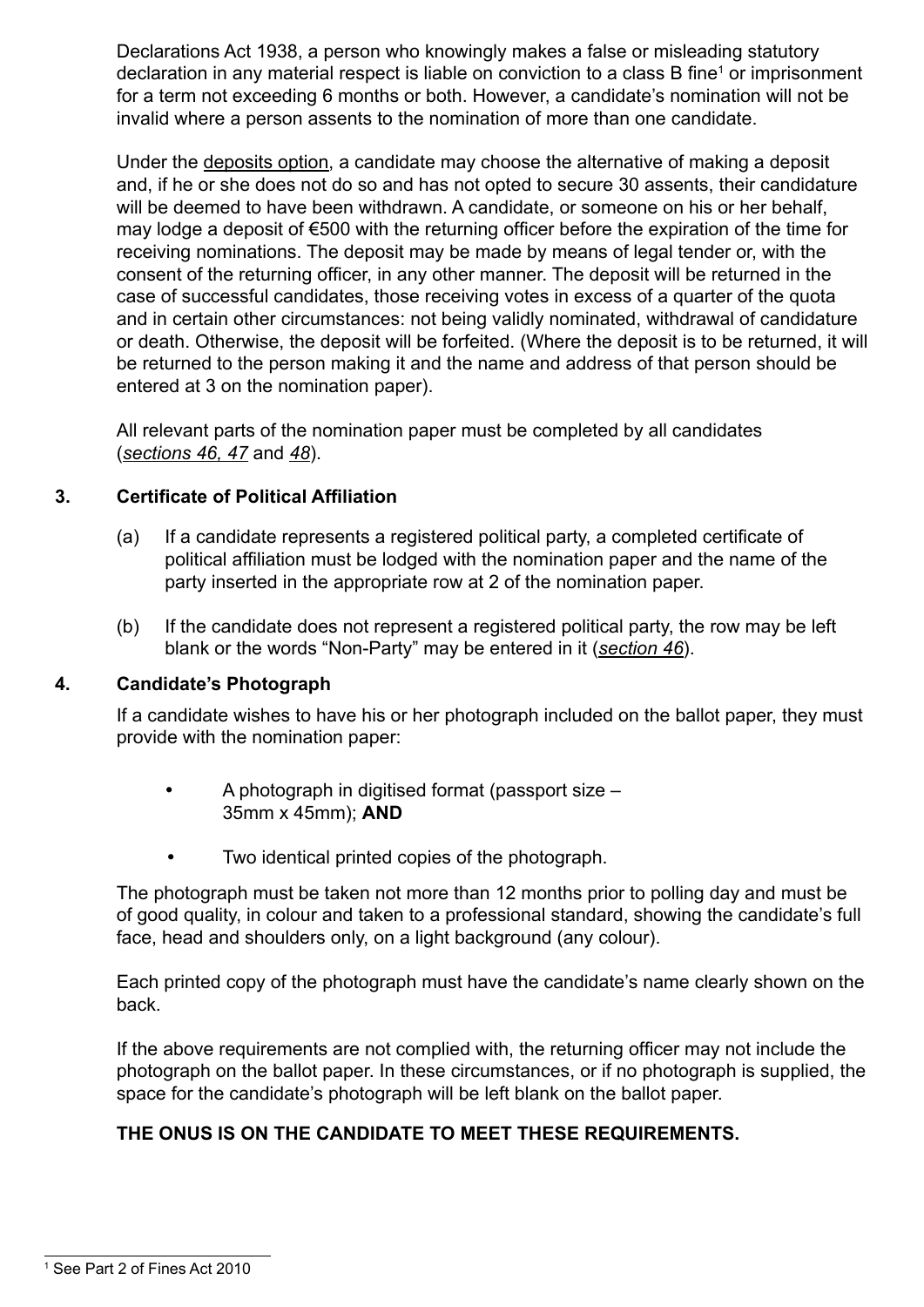### **5. Delivery of Nomination Paper**

The completed nomination paper must be delivered to the returning officer in person by the candidate or proposer within the period fixed for the receipt of nominations (ending at 12 noon on the last day for receiving nominations). (*sections 49* and *50*).

#### **6. Ruling on Nomination Paper**

The returning officer will rule on the validity of the nomination paper within one hour of its delivery to him or her and may rule that it is invalid if he or she considers that it is not properly made out or signed. A returning officer may also rule as invalid a nomination paper from a candidate without a certificate of political affiliation who has opted for the assentors option referred to in paragraph 2 above if he or she considers that the candidate has not complied with the statutory requirements relating to assenting.

The returning officer is required to object to the **candidate's name** if it:

- (a) is not the name by which the candidate is commonly known, or
- (b) is misleading and likely to cause confusion, or
- (c) is unduly long, or
- (d) contains a political reference.

The returning officer is also required to object to a candidate's description if it is, in his or her opinion, incorrect, insufficient to identify the candidate or unnecessarily long or which contains a political reference other than, where appropriate, a reference to a public or elected office held, or formerly held, by the candidate or an entry in the nomination paper referred to at paragraph 3(a) or (b) above.

The ruling on the nomination paper may be attended by the candidate and proposer (if any), one other person designated by the candidate (or his/her proposer) and any other person authorised by the returning officer (*section 52*).

#### **7. Eligibility For Election to Dáil Éireann**

A person who –

- (a) is not a citizen of Ireland, or
- (b) has not reached the age of 21 years on polling day, or
- (c) is a member of the Commission of the European Communities, or
- (d) is a Judge, Advocate General or Registrar of the Court of Justice of the European Communities, or
- (e) is a member of the Court of Auditors of the European Communities, or
- (f) is a member of the Garda Síochána, or
- (g) is a wholetime member of the Defence Forces, or
- (h) is a civil servant who is not by the terms of his or her employment expressly permitted to be a member of the Dáil, or
- (i) is a person of unsound mind, or
- (j) is undergoing a sentence of imprisonment for any term exceeding 6 months imposed by a court of competent jurisdiction in the State,

is not eligible for election (*section 41*).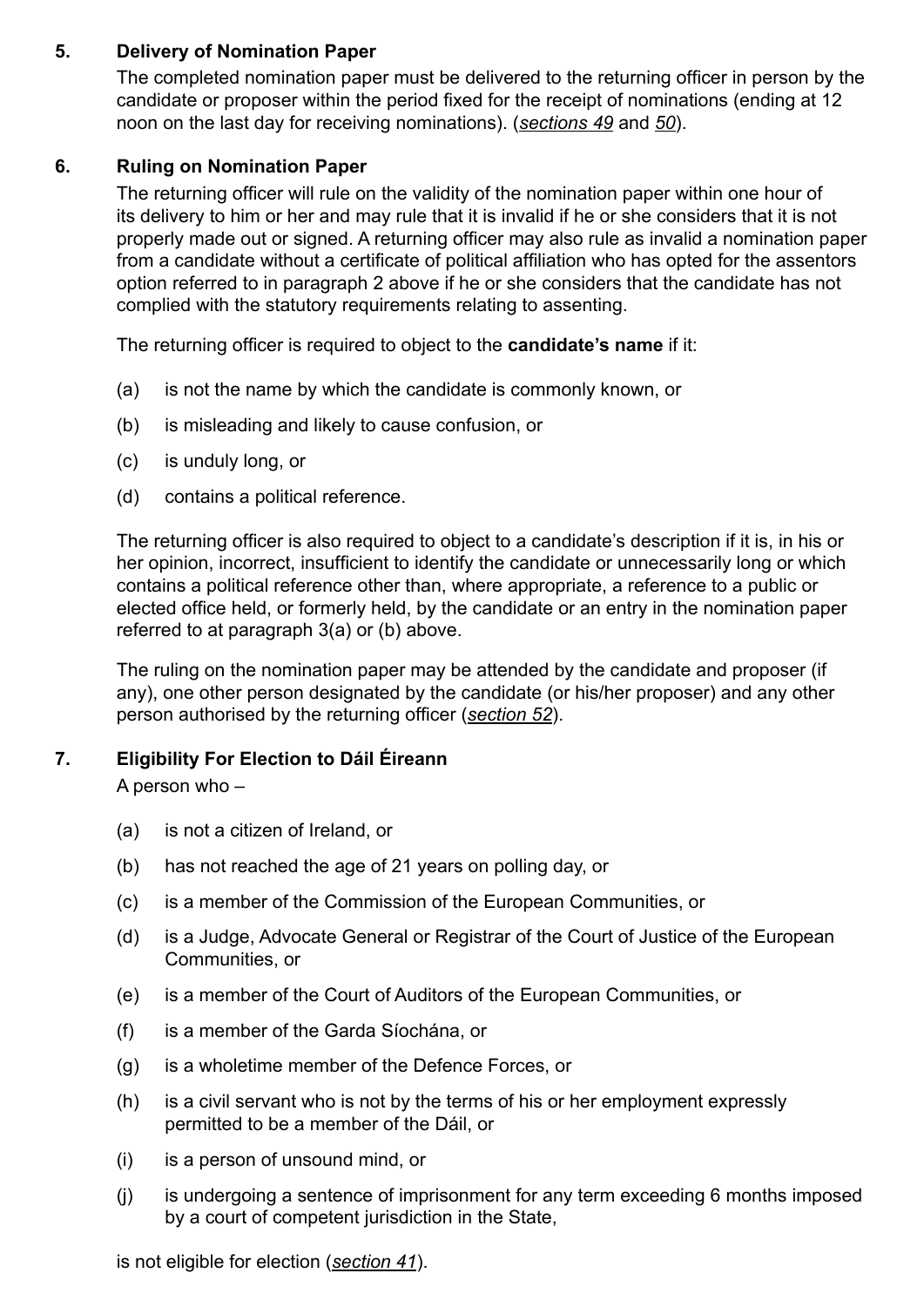### **8. Withdrawal of Nomination**

A candidate may withdraw his or her nomination up to 12 noon on the day (disregarding any excluded day) after the latest date for receiving nominations. The notice of withdrawal to the returning officer must be signed by the candidate and delivered in person by the candidate or proposer. Where the returning officer is satisfied that a candidate wishes to withdraw and that neither the candidate nor the proposer can attend in person, the returning officer will accept a notice of withdrawal, signed by the candidate and by the person delivering it, which is received by the latest time for withdrawal (*section 54*).

### **9. Appointment of Election Agent**

Each candidate must appoint an election agent before incurring any expenses at an election. The main function of the election agent is to authorise and control spending connected to the candidate's election campaign and to assist the candidate generally in relation to the election. The candidate must, not later than the last day for receiving nominations at the election, supply the name and office address of the election agent in writing to the returning officer for the constituency in which the candidate is standing. (If a person is standing as a candidate in more than one constituency, he or she must supply the information to the returning officer for each of the constituencies). The returning officer will subsequently supply the details to the Standards in Public Office Commission. Further information on the role of an election agent is contained in the Commission's guidelines (*section 28 of the Electoral Act 1997)*.

### **10. Penalties**

There are penalties for –

- (a) producing a forged:
	- (i) nomination paper, or
	- (ii) certificate of political affiliation to the returning officer (*sections 138* and *142*),
- (b) without the consent of the person concerned:
	- (i) nominating such person as a candidate, or
	- (ii) withdrawing the candidature of such person (*section 141*),
- (c) making a false declaration with respect to the eligibility of a candidate for election (*section 143*).

Penalties under the Statutory Declarations Act 1938 in respect of knowingly making a false or misleading statutory declaration are set out at paragraph 2 above.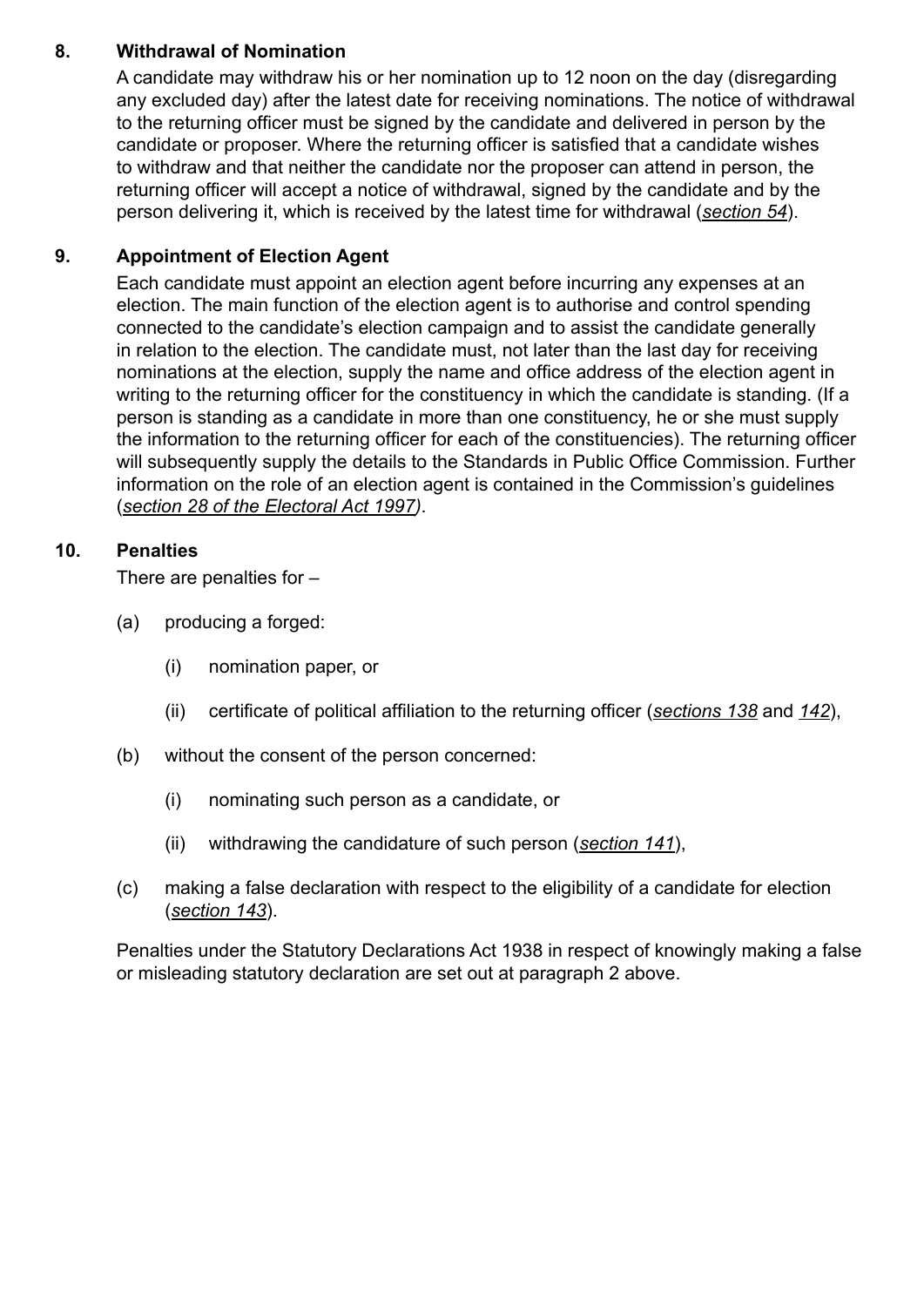### **8. Ainmniúchán a Tharraingt Siar**

Féadfaidh iarrthóir a (h)ainmniúchán a tharraingt siar suas go dtí 12 meán lae ar an lá (gan aon lá eiscthe a áireamh) i ndiaidh an dáta is déanaí chun ainmniúcháin a ghlacadh. Ní mór don iarrthóir nó don mholtóir an fógra maidir le tarraingt siar atá le tabhairt don cheann comhairimh a shíniú agus a sheachadadh i bpearsa. I gcás inar deimhin leis an gceann comhairimh gur mian le hiarrthóir tarraingt siar agus nach féidir leis an iarrthóir ná an moltóir freastal i bpearsa, glacfaidh an ceann comhairimh le fógra maidir le tarraingt siar a fhaightear faoin am is déanaí le chun tarraingt siar a dhéanamh, agus é sínithe ag an iarrthóir agus ag an duine a sheachadann é (*alt 54*).

### **9. Gníomhaí Toghcháin a Cheapadh**

Ní mór do gach iarrthóir gníomhaire toghcháin a cheapadh sula dtabhaíonn siad aon costais i dtoghchán. Is é atá i bpríomhfheidhm an ghníomhaire toghcháin ná caiteachas a bhaineann le feachtas toghcháin an iarrthóra a údarú agus a rialú agus cabhrú leis an iarrthóir maidir leis an toghchán i gcoitinne. Ní mór don iarrthóir, tráth nach déanaí ná an lá deireanach chun ainmniúcháin a ghlacadh sa toghchán, ainm agus seoladh oifige an ghníomhaire toghcháin a sholáthar i scríbhinn do cheann comhairimh an dáilcheantar ina bhfuil an t-iarrthóir ag seasamh lena thoghadh nó lena toghadh. (Má tá duine ag seasamh mar iarrthóir i níos mó ná dáilcheantar amháin, ní mór dó nó di an fhaisnéis a sholáthar don cheann comhairimh maidir le gach ceann de na dáilcheantair). Déanfaidh an ceann comhairimh, ina dhiaidh sin, sonraí a sholáthar don Choimisiún um Chaighdeáin in Oifigí Poiblí. Tá tuilleadh eolais ar fáil faoi ról an ghníomhaire toghcháin i dtreoirlínte an Choimisiúin (*alt 28 den Acht Toghcháin 1997*).

#### **10. Pionóis**

Tá pionóis ann i leith na nithe seo a leanas–

- (a) (i) páipéar ainmniúcháin brionnaithe, nó
	- (ii) deimhniú cleamhnachta polaitíochta brionnaithe a thabhairt ar aird don cheann comhairimh (*ailt 138* agus *142*),
- (b) na nithe seo a leanas a dhéanamh gan toiliú an duine lena mbaineann:
	- (i) an duine sin a ainmniú mar iarrthóir, nó
	- (ii) iarrthóireach an duine sin a tharraingt siar (*alt 141*),
- (c) dearbhú bréagach a dhéanamh maidir le cáilitheacht iarrthóra lena thoghadh/toghach (*alt 143*).

Tá na pionóis faoin Acht i dTaobh Dearbhuithe Reachtúla 1938 maidir le dearbhú reachtúil atá bréagach nó míthreorach a dhéanamh leagtha amach i mír 2 thuas.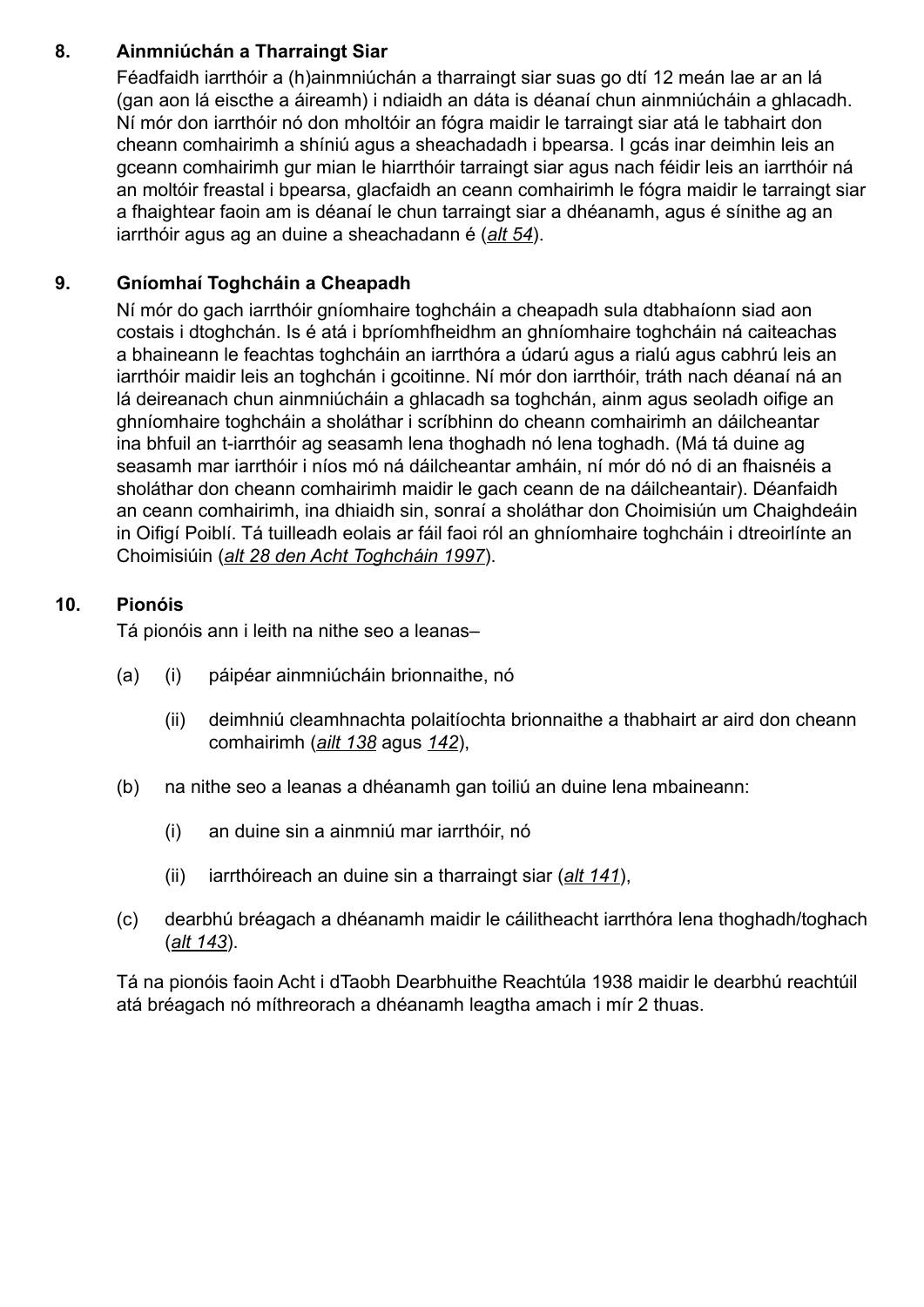### **5. An Páipéar Ainmniúcháin a Sheachadadh**

Ní mór don iarrthóir nó don mholtóir an páipéar ainmniúcháin comhlánaithe a sheachadadh ar an gceann comhairimh i bpearsa laistigh den tréimhse atá socraithe chun ainmniúcháin a ghlacadh (ar tréimhse í a chríochnaíonn ar 12 meán lae ar an lá deireanach chun ainmniúcháin a ghlacadh). (*ailt 49* agus *50*).

### **6. Rialú ar Pháipéar Ainmniúcháin**

Déanfaidh an ceann comhairimh rialú ar bhailíocht an pháipéir ainmniúcháin laistigh d'uair an chloig ón tráth a sheachadtar air nó uirthi é agus féadfaidh sé nó sí a rialú go bhfuil sé neamhbhailí má mheasann sé nó sí nach ndearnadh nó nár síníodh i gceart é. Féadfaidh ceann comhairimh a rialú go bhfuil páipéar ainmniúcháin neamhbhailí freisin i gcás páipéir ainmniúcháin gan deimhniú cleamhnachta polaitíochta ó iarrthóir a roghnaigh an rogha aointaitheoirí dá dtagraítear i mír 2 thuas má mheasann sé nó sí nár chomhlíon an t-iarrthóir na ceanglais reachtúla a bhaineann le haontú.

Ceanglaítear ar an gceann comhairimh cuir i gcoinne **ainm an iarrthóra** más rud é:

- (a) nach é an t-ainm faoina bhfuil aithne ar an iarrthóir de ghnáth, nó
- (b) go bhfuil sé míthreorach agus gur dóidh dó iomrall a chur ar dhaoine, nó
- (c) go bhfuil sé rófhada gan ghá, nó
- (d) go bhfuil ábhar polaitiúil ann.

Ceanglaítear an gceann comhairimh freisin dul i gcoinne thuairisc an iarrthóra más rud é, i dtuairim an cheann comhairimh, go bhfuil sí mícheart, go bhfuil sí neamhdhóthanach chun an t-iarrthóir a aithint nó go bhfuil sí rófhada gan ghá nó go bhfuil ábhar polaitiúil ann seachas, más cuí, tagairt d'oifig phoiblí nó oifig thofa atá, nó a bhí, ag an iarrthóir nó iontráil sa pháipéar ainmniúcháin dá dtagraítear i mír 3(a) nó (b) thuas.

Féadfaidh an t-iarrthóir agus an moltóir (más ann), duine amháin eile arna ainmniú nó arna hainmniú ag an iarrthóir (nó ag a mholtóir/moltóir) agus aon duine eile arna údarú nó arna húdarú ag an gceann comhairimh freastal ar an rialú ar an bpáipéar ainmniúcháin (*alt 52*).

# **7. Cáilitheacht maidir le Toghadh do Dháil Éireann**

Aon duine –

- (a) nach saoránach d'Éirinn é/í, nó
- (b) nach bhfuil aois 21 bhliain slánaithe aige nó aici ar an lá vótaíochta, nó
- (c) atá ina chomhalta nó ina comhaltaball de Choimisiún na gComhphobal Eorpach, nó
- (d) atá ina Breithimh/Breitheamh, Ardabhchóide/hArdabhcóide nó Chláraitheoir/Cláraitheoir ar Chúirt Bhreithiúnais na gComhphobal Eorpach, nó
- (e) atá ina chomhalta de Chúirt Iniúchóirí na gComhphobal Eorpach, nó
- (f) atá ina chomhalta/comhalta den Gharda Síochána, nó
- (g) atá ina chomhalta/comhalta lánaimseartha de na Fórsaí Cosanta, nó
- (h) atá ina státseirbhíseach nach bhfuil cead aige/aici faoi théarmaí a fhostaíochta/fostaíochta a bheith ina chomhalta/comhalta den Dáil, nó
- (i) atá mímheabhrach, nó
- (j) a bhfuil pianbhreith phríosúnachta á cur isteach aige/aici ar feadh aon téarma is faide ná 6 mhí ar pianbhreith í arna forchur ag cúirt dlínse inniúla sa Stát,

níl sé nó sí cáilithe lena thoghadh/toghadh (*alt 41).*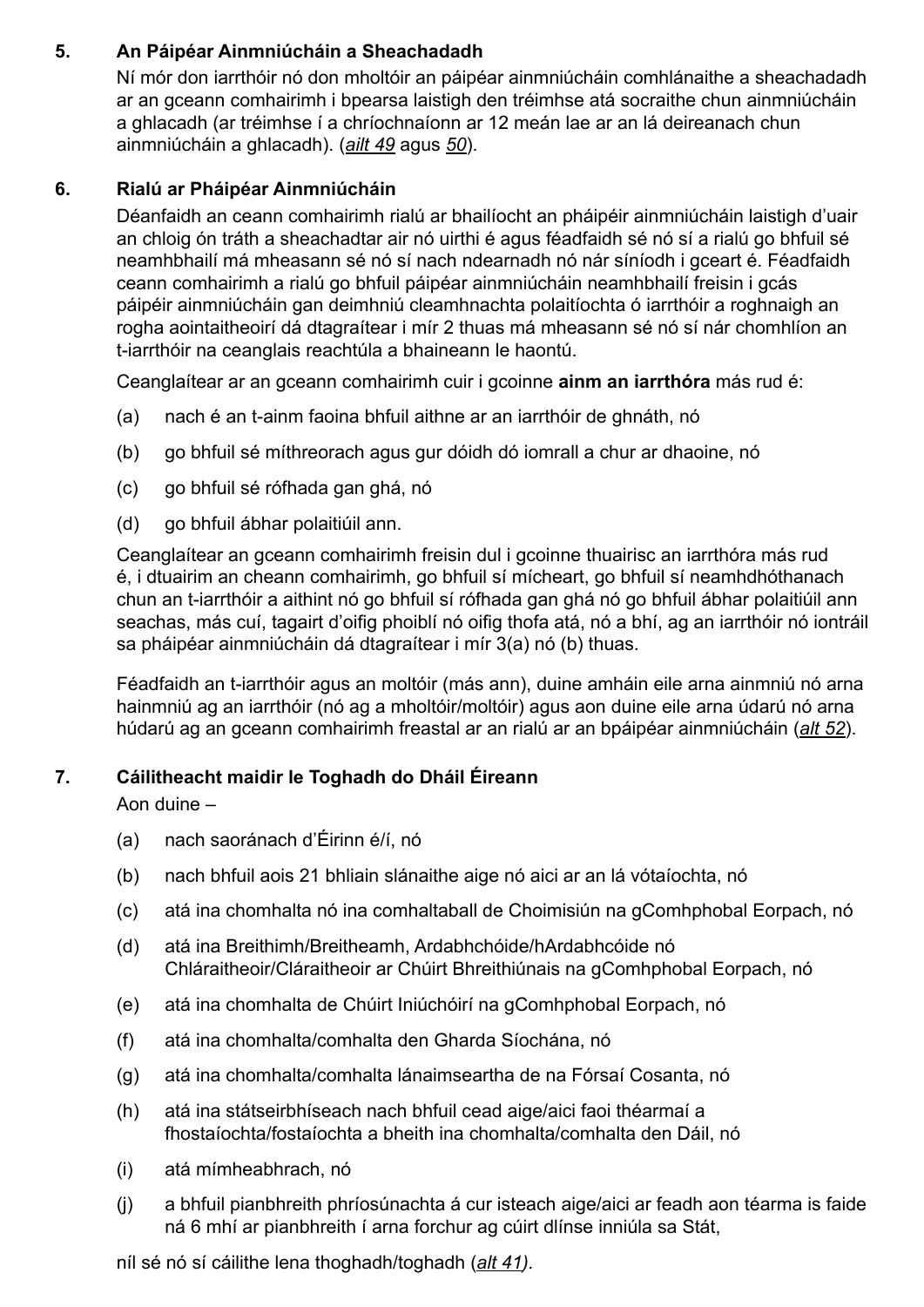Ní mór d'aontaitheoir a dhaingniú ar an dearbhú reachtúil nár aontaigh sé nó sí le hainmniú aon iarrthóra eile sa toghchán lena mbaineann. Faoin Acht i dTaobh Dearbhuithe Reachtúla 1938, dlífear fíneáil Aicme B<sup>1</sup> nó príosúnacht ar feadh téarma nach faide ná 6 mhí, nó iad araon, a chur ar dhuine a dhéanann, go feasach, dearbhú reachtúil a thabhairt atá bréagach nó míthreorach i bponc ábhartha. Ach, ní bheidh ainmniúchán iarrthóra neamhbhailí i gcás ina n-aontaíonn duine d'ainmniú níos mó ná iarrthóir amháin.

Faoi rogha na héarlaise, féadfaidh iarrthóir éarlais a thabhairt mar rogha eile agus, más rud é nach ndéanann sé nó sí amhlaidh agus nár roghnaigh sé nó sí 30 aontú a fháil, measfar a n-iarrthóireacht a bheith tarraingthe siar. Féadfaidh iarrthóir, nó duine éigin atá ag gníomhú thar ceann iarrthóra, éarlais €500 a thaisceadh leis an gceann comhairimh roimh dheireadh an ama chun ainmniúcháin a ghlacadh. Féadfar an éarlais a thabhairt ar mhoadh tairisceana dlíthiúla nó, le toiliú an cheann comhairimh, ar aon mhodh eile. Déanfar an éarlais a thabhairt ar ais i gcás iarrthóirí a thoghtar, i gcás iarrthóirí a fhaigheann líon vótaí atá níos mó ná an ceathrú cuid den chuóta agus i gcúinsí áirithe eile: i gcás nár ainmníodh é nó í go bailí, gur tarraingíodh siar iarrthóireacht nó i gcás báis. Thairis sin, forghéillfear an éarlais. (I gcás ina bhfuil an éarlais le tabhairt ar ais, tabharfar ar ais í don duine a thug í agus is ceart ainm agus seoladh an duine a iontráil ag 3 ar an bpáipéar ainmniúcháin.)

Ní mór do gach iarrthóir gach cuid iomchuí den pháipéar ainmniúcháin a chomhlánú (*ailt 46, 47* agus *48*).

### **3. Deimhniú Cleamhnachta Polaitíochta**

- (a) Más ionadaí de chuid páirtí polaitíochta cláraithe iarrthóir, ní mór deimhniú comhlánaithe cleamhnachta polaitíochta a thaisceadh in éineacht leis an bpáipéar ainmniúcháin agus ní mór ainm an pháirtí a chur isteach sa tsraith cuí ag 2 ar an bpáipéar ainmniúcháin.
- (b) Más rud é nach ionadaí de chuid páirtí polaitíochta cláraithe an t-iarrthóir, féadfar an tsraith a fhágáil bán nó na focail "Neamh-Pháirtí" a iontráil sa cholún sin (*alt 46*).

#### **4. Grianghraf an Iarrthóra**

Más mian le hiarrthóir a g(h)rianghraf a chur san áireamh sa pháipéar ballóide, ní mór dóibh na nithe seo a leanas a sholáthar in éineacht leis an bpáipéar ainmniúcháin:

- Grianghraf i bhformáid dhigitithe (méid an ghrianghraif 35mm x 45mm); **AGUS**
- Dhá chóip chomhionanna chlóbhuailte den ghrianghraf.

Caithfidh sé gur tógadh an grianghraf tráth nach luaithe ná 12 mí roimh an lá vótaíochta agus caithfidh cáilíocht mhaith a bheith aige, ní mór é a bheith lándaite, ní mór é a bheith tógtha de réir caighdeáin ghairmiúil agus ní mór aghaidh iomlán, ceann agus guaillí an iarrthóra féin amháin a bheith ar taispeáint ann ar chúlra éadrom (d'aon dath).

Caithfidh sé go mbeidh ainm an iarrthóra ar taispeáint go soiléir ar chúl gach cóipe clóite den ghrianghraf.

Mura gcomhlíontar na ceanglais thuas, féadfaidh an ceann comhairimh a chinneadh gan an grianghraf a chur san áireamh sa pháipéar ballóide. Sna cúinsí sin, nó más rud é nach soláthraítear grianghraf ar bith, fágfar spás bán sa áit le haghaidh ghrianghraf an iarrthóra ar an bpáipéar ballóide.

# **IS AR AN IARRTHÓIR ATÁ AN DUALGAS NA CEANGLAIS SEO A CHOMHLÍONADH.**

<sup>1</sup> Feach Cuid 2 don tAcht Fíneálacha 2010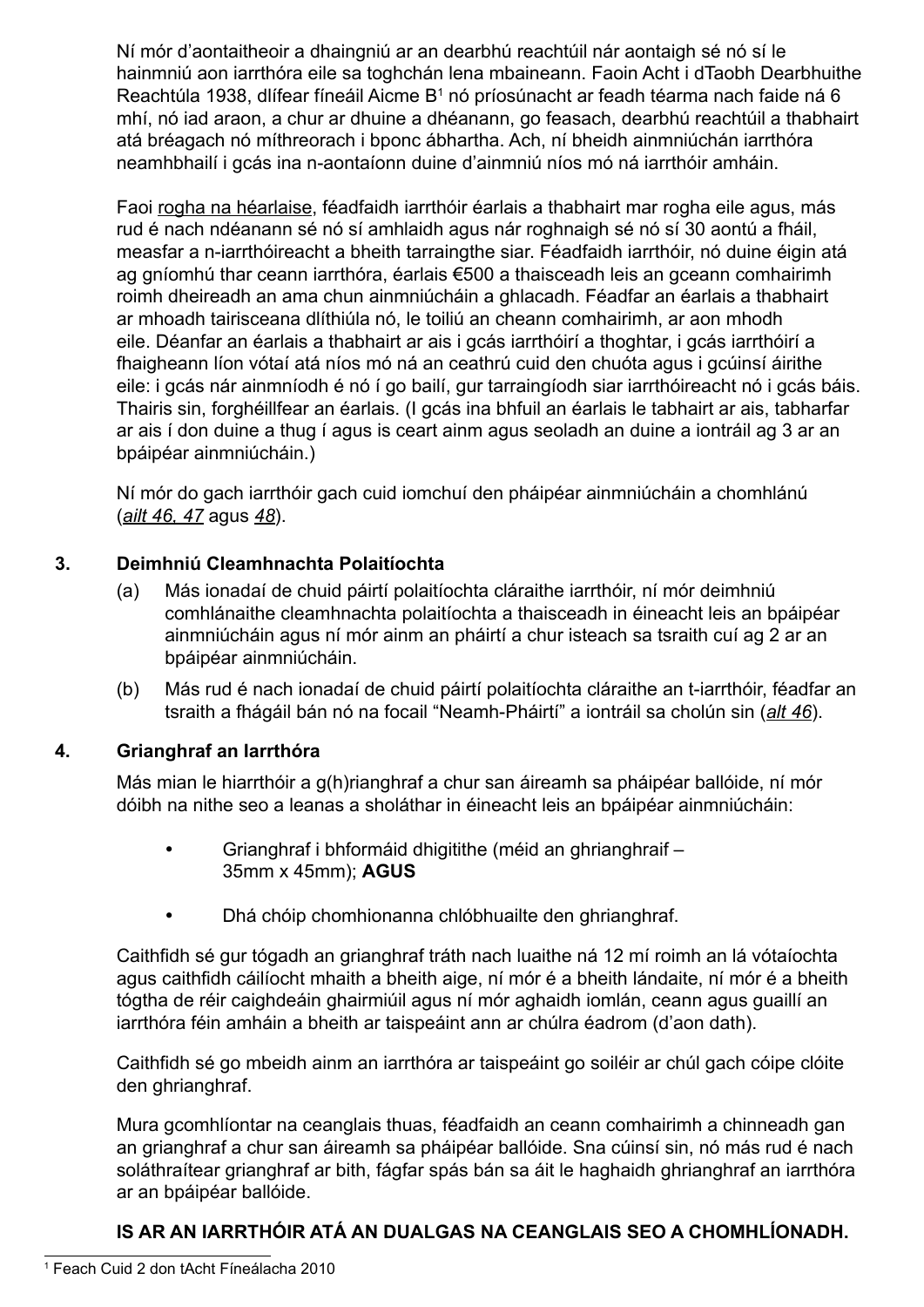### **Nótaí faoin bPáipéar Ainmniúcháin don toghchán Dála**

*(Aon tagairtí idir lúibíní, is tagairtí iad, mura luaitear a mhalairt, d'fhorálacha an Achta Toghcháin 1992, arna leasú).*

#### **1. Ainmniúchán**

Féadfaidh iarrthóir é féin nó í féin a ainmniú nó féadfaidh moltóir, le toiliú an iarrthóra, é nó í a ainmniú. Ní mór moltóir a bheith cláraithe mar thoghthóir Dála sa dáilcheantar ar ina leith a bheartaíonn sé nó sí an t-iarrthóir a ainmniú (*alt 46*).

### **2. Nósanna Imeachta maidir le hIarrthóir a Ainmniú**

Ní mór deimhniú cleamhnachta polaitíochta a bheith i gceangal le páipéar ainmniúcháin ó iarrthóir de chuid páirtí polaitíochta cláraithe (féach mír 3 thíos).

Muna bhfuil aon deimhniú i gceangal leis, ní mór ceann amháin de na nósanna imeachta seo a leanas a chomhlíonadh roimh dheireadh an ama chun ainmniúcháin a ghlacadh:

(i) dearbhuithe reachtúla a bheith comhlánaithe ag 30 aontaitheoir atá cláraithe mar thoghthóirí Dála sa dáilcheantar iomchuí agus ní mór na dearbhuithe sin a bheith fianaithe ag Coimisinéir Mionnaí, ag Feidhmeannach Síochána, ag Nótaire Poiblí, ag comhalta den Gharda Síochána nó ag oifigeach de chuid an údaráis clárúcháin,

nó

(ii) éarlais €500 a bheith taiscthe leis an gCeann Comhairimh ag an iarrthóir, nó ag duine éigin atá ag gníomhú thar ceann an iarrthóra.

De rogha na n-aontaitheoirí, tá na foirmeacha iomchuí chun dearbhuithe reachtúla a dhéanamh ar fáil ón gCeann Comhairimh agus ó údaráis chlárúcháin. Ní mór sonraí iomchuí na n-aontaitheoirí a chur san áireamh sna dearbhuithe reachtúla - uimhir (agus litreacha ceantair vótaíochta) ar chlár na dtoghthóirí Dála atá i bhfeidhm tráth an aontaithe, seoladh ar an gclár, sonraí teagmhála, an dáilcheantar Dála iomchuí ina bhfuil sé nó sí cláraithe ar dháta an aontaithe, ainm agus seoladh an iarrthóra agus ní mór an cineál forordaithe cruthúnais fhótagrafaigh ar chéannacht a thabhairt ar aird, mar aon le haon uimhir shainiúil atá air.

NÍ MÓR do gach aontaitheoir, le linn dó nó di an dearbhú reachtúil a dhéanamh, ceann amháin de na doiciméid fhótagrafacha seo a leanas a thabhairt leis /léi chun críocha céannachta – pas, ceadúnas tiomána, cárta aitheantais fostaí ar a bhfuil grianghraf, cárta aitheantais mic léinn arna eisiúint ag foras oideachais agus ar a bhfuil grianghraf, doiciméad taistil ar a bhfuil ainm agus grianghraf nó Cárta Seirbhísí Poiblí. NÍ MÓR ceann amháin de na doiciméid a thabhairt ar aird don duine a ghlacann an dearbhú reachtúil.

Tá aontú bailí i leith an dáilcheantair ina bhfuil seoladh an aontaitheora tráth an aontaithe suite le linn an toghcháin. Féadfar an t-aontú a dhéanamh aon tráth ach ní féidir é a úsáid ach amháin sa chéad olltoghchán nó fothoghchán eile sa dáilcheantar iomchuí agus téann sé in éag nuair a scoireann an clár atá reatha tráth déanta an dearbhuithe reachtúil d'fheidhm a bheith aige, d'ainneoin nár tharla aon toghchán den sórt sin faoin tráth sin.

Tá an t-iarrthóir nó an moltóir freagrach as na haontuithe riachtanacha a fháil, as an 30 dearbhú reachtúil a chur i gceangal leis an bpáipéar ainmniúcháin agus as na doiciméid go léir a sheachadadh ar an gceann comhairimh faoin spriocdháta chun ainmniúcháin a ghlacadh.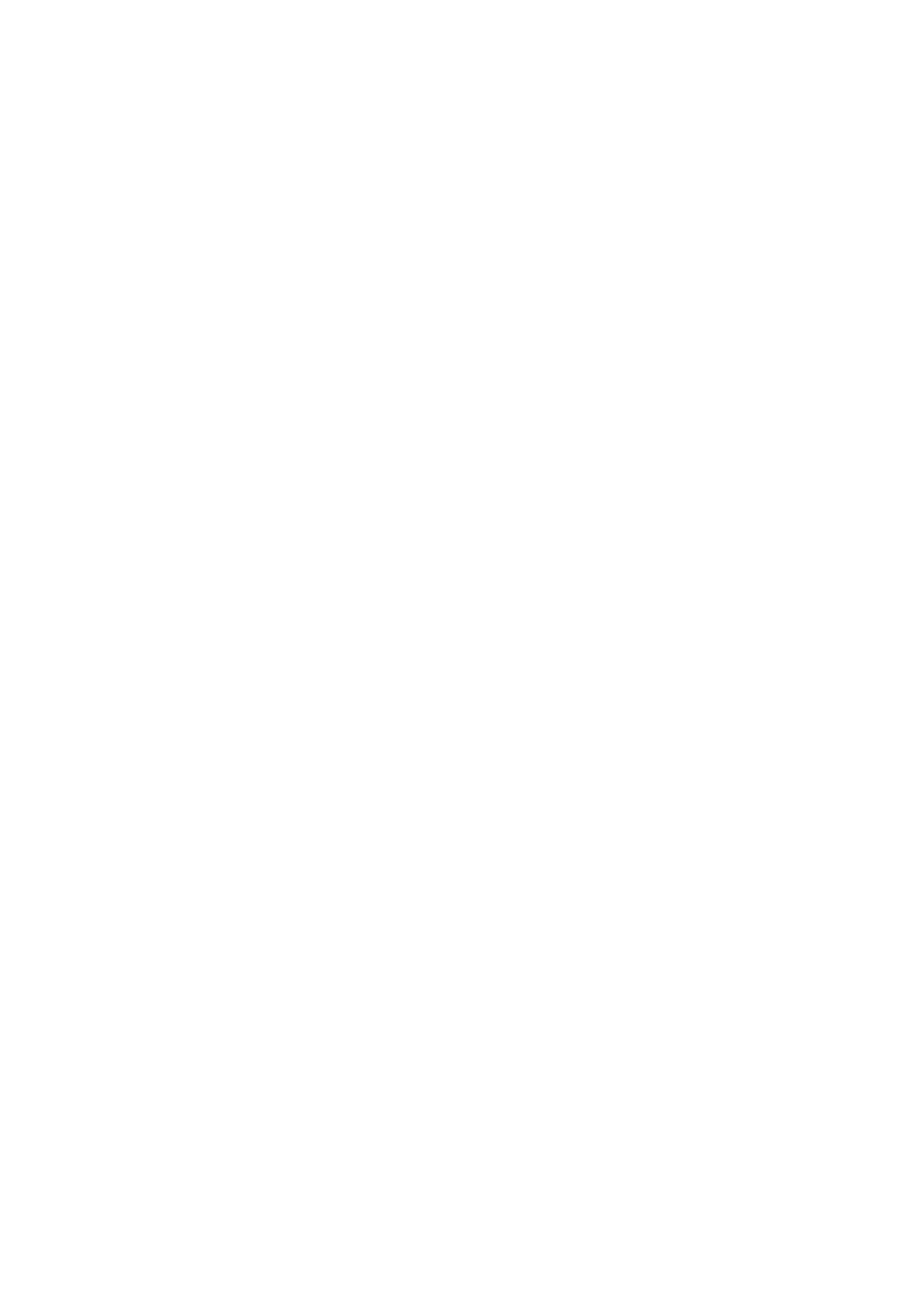# LE TABHAIRT DON IARRTHÓIR NÓ LE CUR CHUIGE NÓ CHUICI

| Chinn mé go bhfuil páipéar ainmniúcháin Uimh. __________________________________ | <i>i</i> leith                         |
|----------------------------------------------------------------------------------|----------------------------------------|
|                                                                                  | bailí (nó go bhfuil sé neamhbhailí mar |
|                                                                                  |                                        |
|                                                                                  |                                        |
|                                                                                  |                                        |
|                                                                                  | Ceann Comhairimh                       |
|                                                                                  |                                        |
|                                                                                  |                                        |
| Dáta:                                                                            |                                        |

Nótaí: Is mar threoir amháin a thugtar na nótaí atá i gceangal leis seo agus ní míniú dlíthiúil iad.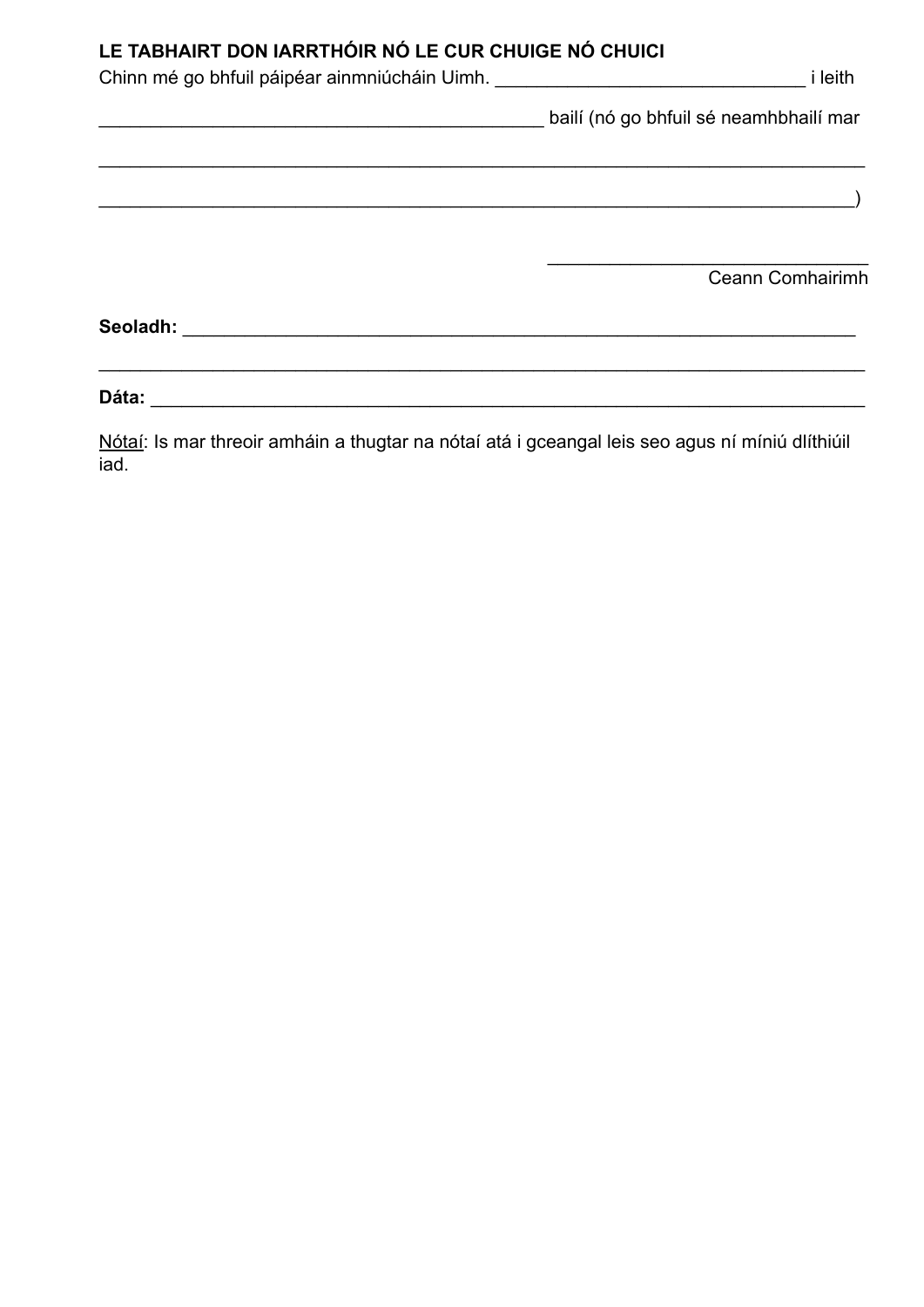| 3. |        | Cuir tic, le do thoil, le (1) nó, i gcás nach bhfuil (1) infheidhme, cuir tic le (2) nó (3) thíos -                                                                                                                                  |
|----|--------|--------------------------------------------------------------------------------------------------------------------------------------------------------------------------------------------------------------------------------------|
|    | (1)    | Tá Deimhniú Cleamhnachta Polaitíochta i gceangal leis seo,                                                                                                                                                                           |
|    |        | nó                                                                                                                                                                                                                                   |
|    | (2)    | Tá dearbhuithe reachtúla aontaitheoirí (30) i gceangal leis seo,                                                                                                                                                                     |
|    |        | nó                                                                                                                                                                                                                                   |
|    | (3)    | Tá éarlais €500 i gceangal leis seo.                                                                                                                                                                                                 |
|    |        | Ainm agus seoladh an duine a bhfuil éarlais le cur ar ais chuige:                                                                                                                                                                    |
|    |        | Ainm<br><u> 1989 - Johann Stoff, deutscher Stoff, der Stoff, der Stoff, der Stoff, der Stoff, der Stoff, der Stoff, der S</u>                                                                                                        |
|    |        | Seoladh<br><u> 1989 - Jan Barbara, prima de la provincia de la provincia de la provincia de la provincia de la provincia de</u>                                                                                                      |
|    |        | <u> 1989 - Johann Stein, Amerikaansk politiker (* 1989)</u>                                                                                                                                                                          |
| 5. |        | pháipéar ballóide.<br>Tá<br>Níl<br>(I gcás ina gcomhlánaíonn duine seachas an t-iarrthóir an páipéar ainmniúcháin).<br>Uimhir agus litreacha ceantair vótaíochta an mholtóra ar Chlár na dToghthóirí don                             |
|    |        | dáilcheantar lena mbaineann <b>chuid an chuid an chuid an chuid an chuid an chuid an chuid an chuid an chuid an chuid an chuid an chuid an chuid an chuid an chuid an chuid an chuid an chuid an chuid an chuid an chuid an chui</b> |
|    | Síniú: | (larrthóir/Moltóir)                                                                                                                                                                                                                  |
|    |        | Seoladh:                                                                                                                                                                                                                             |
|    |        |                                                                                                                                                                                                                                      |
|    |        |                                                                                                                                                                                                                                      |
|    | Dáta:  |                                                                                                                                                                                                                                      |
| 6. |        | Cinneadh an Cheann Comhairimh                                                                                                                                                                                                        |
|    |        | Chinn mé go bhfuil an páipéar ainmniúcháin seo bailí (nó go bhfuil sé neamhbhailí mar                                                                                                                                                |
|    |        |                                                                                                                                                                                                                                      |

 $\hspace{.5cm}\longrightarrow$ 

Ceann Comhairimh

Dáta: \_\_\_\_\_\_\_\_\_\_\_\_\_\_\_\_\_\_\_\_\_\_\_\_\_\_\_

\_\_\_\_\_\_\_\_\_\_\_\_\_\_\_\_\_\_\_\_\_\_\_\_\_\_\_\_\_\_\_